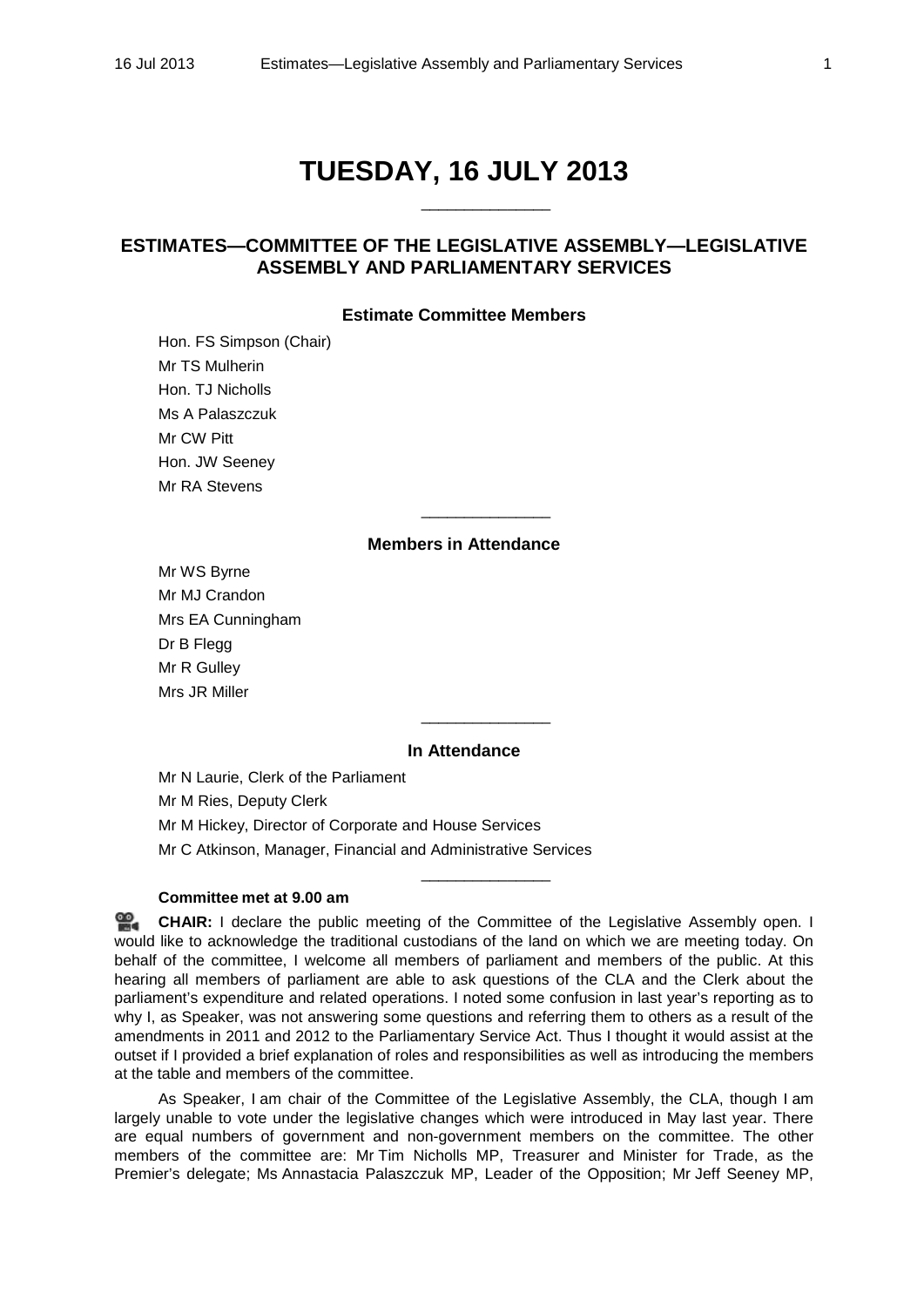Deputy Premier and Minister for State Development, Infrastructure and Planning; Mr Tim Mulherin MP, Deputy Leader of the Opposition; Mr Ray Stevens MP, Manager of Government Business; and Mr Curtis Pitt MP, Manager of Opposition Business.

Under changes to the Parliamentary Service Act in 2011, the Speaker's responsibility for the Parliamentary Service shifted to the Clerk, Mr Neil Laurie, and to the CLA—a bipartisan body which defines the major policies relating to the administration of the Parliamentary Service. However, there are also responsibilities which remain in the domain of the Speaker, including things such as oversight of security policy and acting as the guardian of the rights, powers and immunities of MPs. Thus there will be questions today to which the Clerk will be asked to respond as the parliament's chief executive officer, the legal employer of staff and accountable officer under the Financial Accountability Act 2009. Other questions relating to policy decisions of the Committee of the Legislative Assembly, the CLA, may be responded to by individual members of the CLA. In those areas where I have continuing responsibility as Speaker, I will take carriage of those responses, particularly in my role overseeing the security policy of the parliament, even though the implementation of the security review overlaps with the CLA in regard to issues of capital expenditure and with the Clerk's role in regard to administration of staff. I hope that makes the complexity of these structures a little clearer.

I am delighted to table an inaugural Speaker's report for members to provide an overview of my first 12 months in the role and direction for this current financial year 2013-14. As members will see, a key focus of my role is to improve civic education and engagement surrounding our democratic institutions. That entails a very public role as the most senior representative of the parliament as well as a direct role in trying to provide better education and mentoring support for MPs across the parliament. This is important because I have discovered that what we do not understand we do not value and what we do not value we do not defend or promote. We cannot take our democratic institutions for granted as they are the collective embodiment of our individual rights and responsibilities in a free society.

In relation to media coverage today, the committee has resolved to allow television coverage during the hearing. The committee has also agreed to the live broadcast of the hearing via the Parliamentary Service's website and to receivers throughout the parliamentary precinct.

At this meeting the committee will take questions from any member of the Legislative Assembly in relation to the proposed expenditure contained in the Appropriation (Parliament) Bill 2013 for the Legislative Assembly and the Parliamentary Service. The proceedings today are lawful proceedings subject to the standing rules and orders of the parliament. As such I remind all visitors that any person admitted to this hearing may be excluded in accordance with standing order 208. I ask that mobile phones be either switched off or switched to silent mode. I now declare the expenditure for the Legislative Assembly and Parliamentary Service open for examination. The question before the committee is—

#### That the proposed expenditure be agreed to.

Can members wishing to ask questions come forward to the microphones and state their name for Hansard. Once members have finished asking the questions can they please move back to the gallery to allow other members to come forward. I call the member for Coomera.

**Mr Crandon:** My question is to the Deputy Premier. In a letter to the Clerk of the Parliament on 1 July, the Deputy Premier requested the Clerk to restrict the allowances due to be paid that day to 50 per cent of what otherwise would have been paid pending consideration of a submission by the CLA. Can the Deputy Premier explain why the allowances were reduced and what role the CLA will have in the consideration of the allowances issue into the future?

**Mr SEENEY:** I thank the member for Coomera for his question. This issue had its genesis on Friday, 28 June, when I received crown law advice regarding the payment of salaries to parliamentarians. As I have previously taken the extraordinary step of releasing this crown law advice publicly, Madam Speaker, I table it again today for the benefit of the committee.

The advice was sought from crown law after I received two approaches from former members of the Bligh government in regard to the legal liability that they thought the government may have been incurring due to the noncompliance with the Parliament of Queensland Act. The crown law advice that I have just tabled was that the former Premier Bligh and the former Labor cabinet had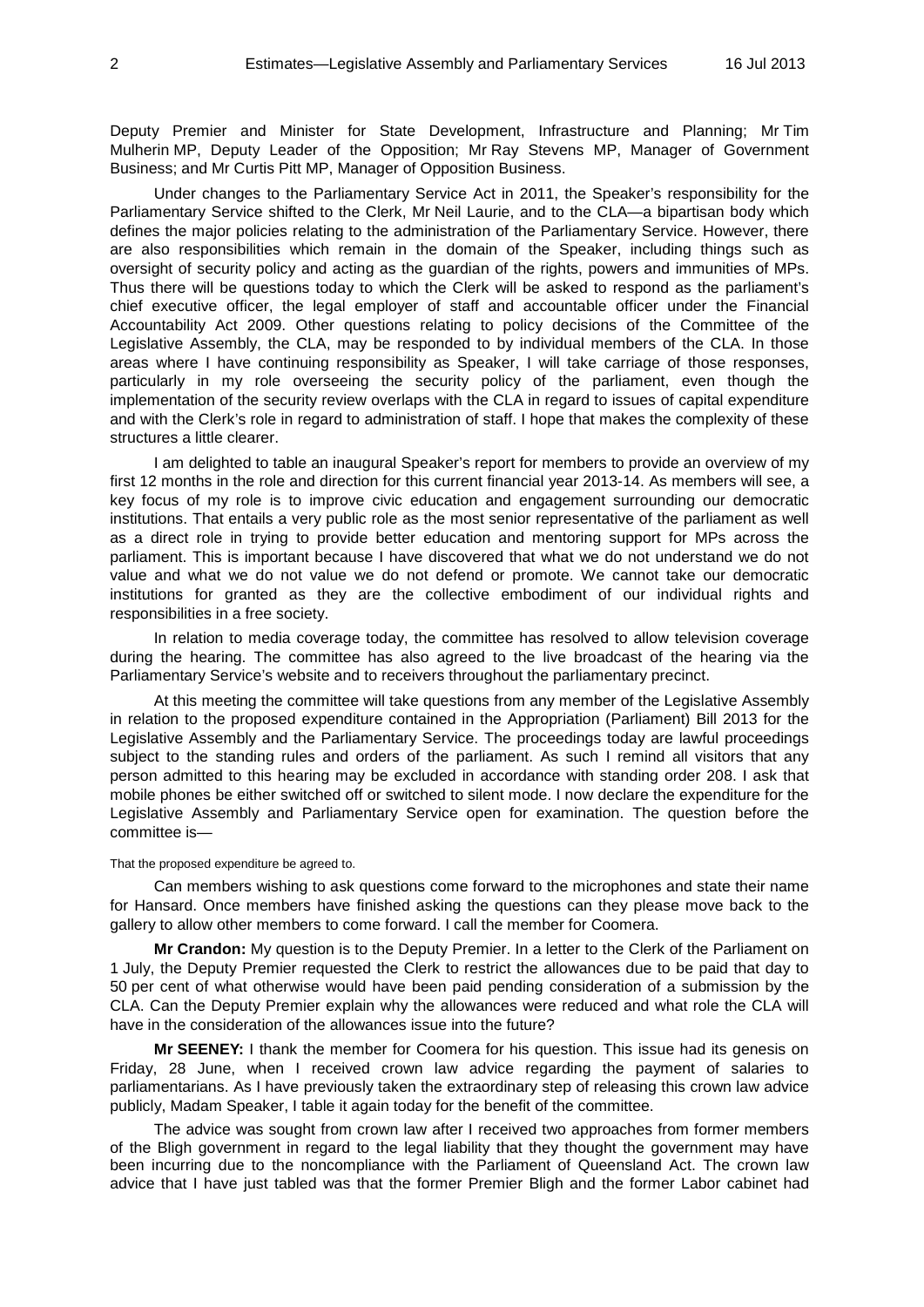acted—and I quote the words of the crown law advice—'outside the scope of the power of the Premier and the Executive'. They acted 'outside the scope of the power of the Premier and the Executive' in varying the base salary of Queensland MPs other than pursuant to section 110 of the Parliament of Queensland Act.

So on Monday, 1 July, immediately after cabinet, I sent that advice to the Clerk of the Parliament, along with the letter that the member for Coomera refers to, which I have also released publicly but I now table for the benefit of the committee. The letter requests that the Clerk—and I quote from the letter—

- 1. Take into account the Crown Law advice and ensure that the Parliament of Queensland Act is fully complied with immediately.
- 2. Restrict the Members allowances that are due to be paid today July  $1^{st}$  2013 by Parliamentary Services to 50% of what would have otherwise been paid pending a review of those allowances.
- 3. Provide the Committee of the Legislative Assembly (CLA)—
- this committee—

at its next meeting with a submission regarding options to be considered in a review of the allowances to be paid in the future.

There was no question in my mind that the act needed to be complied with immediately. To decide otherwise following such definitive advice from crown law would have been knowingly repeating the grave error made by Anna Bligh and the previous Labor cabinet in acting 'outside the scope of the power of the Premier and the Executive'.

In complying with the law I believed it was critically important that we did not impose extra cost on the Queensland taxpayer or impact on the state budget, and I said so many times. I was determined to achieve a cost-neutral response to what was a fundamental error in administration by the previous government. One part—just one part—of achieving that nil cost to the taxpayer was to cut the allowances due to be paid to all members of the Queensland parliament that day by 50 per cent, which is the subject of the member's question.

These allowances are six-monthly allowances paid in advance. So a 50 per cent cut would still allow members to meet their obligations in their electorates until the full cost of complying with the Parliament of Queensland Act could be determined. It would mean that members receive three months in advance rather than six months and in that three months we would be able to make the determinations necessary to decide what to do in the future. No-one knew what that cost or the full implications were at that stage. Even if we had, we still had a clear obligation to comply with the act until such time as the parliament chose to amend it, and crown law made it clear that it is only the parliament that can do that.

To make the decision to comply with the act conditional on knowing what the cost was or what any individual salary may be, as I have heard it suggested a number of times since—to make the decision to comply with the act based on those conditions—was not an option for anyone who had read and understood the crown law advice. As I have stated publicly, at the time I made the decision to pass the crown law advice to the Clerk and instruct him to comply with the Parliament of Queensland Act I was not aware of the financial implications to me or to other ministers. Simply put, that was not a consideration. I made a decision that the law had to be complied with, and the crown law advice made it clear that I or the cabinet had no power and no right to do anything other than comply with the law as it stands. It would once again have been knowingly repeating the same error that was made by Anna Bligh and her cabinet when, to use the words of crown law, they acted 'outside the scope of the power of the Premier and the Executive'.

Subsequently, the full flow-on effects of complying with the Parliament of Queensland Act as it stands has become apparent and the Premier has made an announcement as to the government's intention in regard to both salaries and allowances, as well as the liability the parliament may have for back pay for former members. He has made it clear that the Parliament of Queensland Act will be amended to remove the section relating to members' salaries and a bill for a new act will be introduced when parliament next meets. That act will set up an independent tribunal to make decisions about both the salaries and the allowances to be paid to members from 1 July.

Consequently, the CLA will not have any involvement in determining the amount of allowances paid to members in the future—none at all—just as members will not have any involvement in determining their own salaries in the future—none at all. The formation of an independent commission will allow the political squabbling and the political point scoring and the political opportunism that we have seen over the last couple of weeks to end and end forever. It will ensure that politicians themselves are taken completely out of the issue of deciding about their salaries and allowances.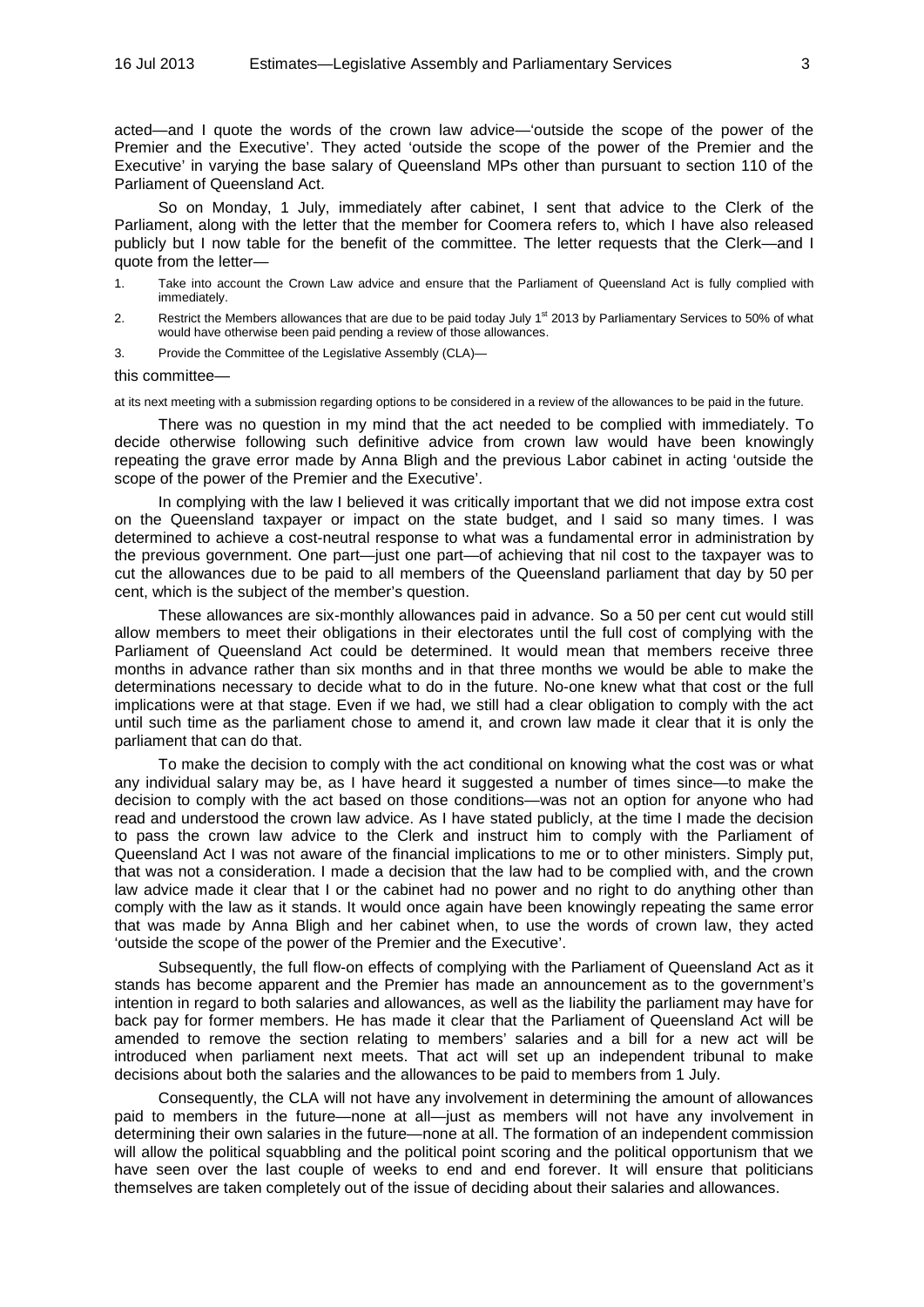I have said publicly many times in the last few weeks that I do not believe members should be involved in deciding their own salaries and they certainly should not be doing so in an illegal way and contrary to the act, as the Bligh government did. Now an independent commission will decide, and politicians will have nothing to do with that decision and should no longer be involved in any discussion or any decision making about these issues. The independent umpire will make a decision about members' salaries and allowances and everyone will need to accept that.

**Mr Byrne:** My question is to the Leader of the House. *Hansard* on 5 June 2013 records a motion to confirm schedule 7, which nominates the chief executives who can be subject to direct questioning during this year's estimates process. Despite a request for the CLA to consider the matter from both the shadow Treasurer and the Finance and Administration Committee, a list that excluded the CEO of the Queensland Treasury Corporation was put to the House without first going through the CLA, and I ask: whose decision was it not to consult the CLA before putting the motion to the House and will the Leader of the House explain why he told the House that the inclusion of the QTC, despite being a statutory authority like others in schedule 7, was not possible because it was not an administered item in the SDS when clearly port authorities are also not administered items in the SDS yet are included in schedule 7?

**Mr STEVENS:** I was aware of the request coming forward to the House that had been asked, I think, by the Manager of Opposition Business in relation to the decision that I recommended to the parliament to adopt in relation to the schedule of people to appear before the committee. There has been the precedence before that the CEO of that organisation has never been required to appear at estimates. That is, as I understand it, a fact on my advice. The second matter was that it is an independent body on matters that are outside of the budgetary requirements and the budgetary books that questioning is made of the CEO. So it was a decision that we made consistent with previous estimates.

**Mr Byrne:** My question is about the process—the way in which the CLA dealt with the requests.

**Mr STEVENS:** It did not go to the CLA. It went to me as Leader of the House and I dealt with the matter.

**Mr Byrne:** My understanding was that it went to the CLA. It was supposed to go through the CLA.

**Mr STEVENS:** No. It did not go to the CLA.

**CHAIR:** I will ask the Clerk to clarify the timing of that matter. I do not think that is inconsistent with the response that the Manager of Government Business—

**Mr STEVENS:** When I say it did not go to the CLA, after that the whole list then went to the CLA. But I had already made the decision in the parliament and the parliament had voted on the matter. It was adopted and then went to the CLA for noting, without that person being required.

**CHAIR:** I call the member for Gladstone.

**Mrs Cunningham:** We are going to be all over the shop today, aren't we, because I have some questions on the parliamentary precinct. I do not know whether it is the Speaker or the Clerk to whom I should address these questions. It is a matter that I have raised before in relation to security. I believe the latest risk management model online is 2010. My first question is: has there been a review of the risk management model since 2010?

**CHAIR:** That is a question for the Clerk, I believe, as the accountable officer under the Financial Accountability Act.

**Mr Laurie:** You are talking about security in particular?

**Mrs Cunningham:** Yes.

**Mr Laurie:** In terms of security, in the last 12 months there have been two reviews that have been completed. The results of those reviews have been considered by the CLA. In terms of our risk management framework, it has not altered since 2010 but security itself as a particular issue has been the subject of review. There have been recommendations from that review. Some of those recommendations involve financial implications and some of them do not. Some of them involve budgetary and policy issues which have been ventilated and which continue to be ventilated within the CLA, because that is the body or the board of management, if you like, that has to make those decisions.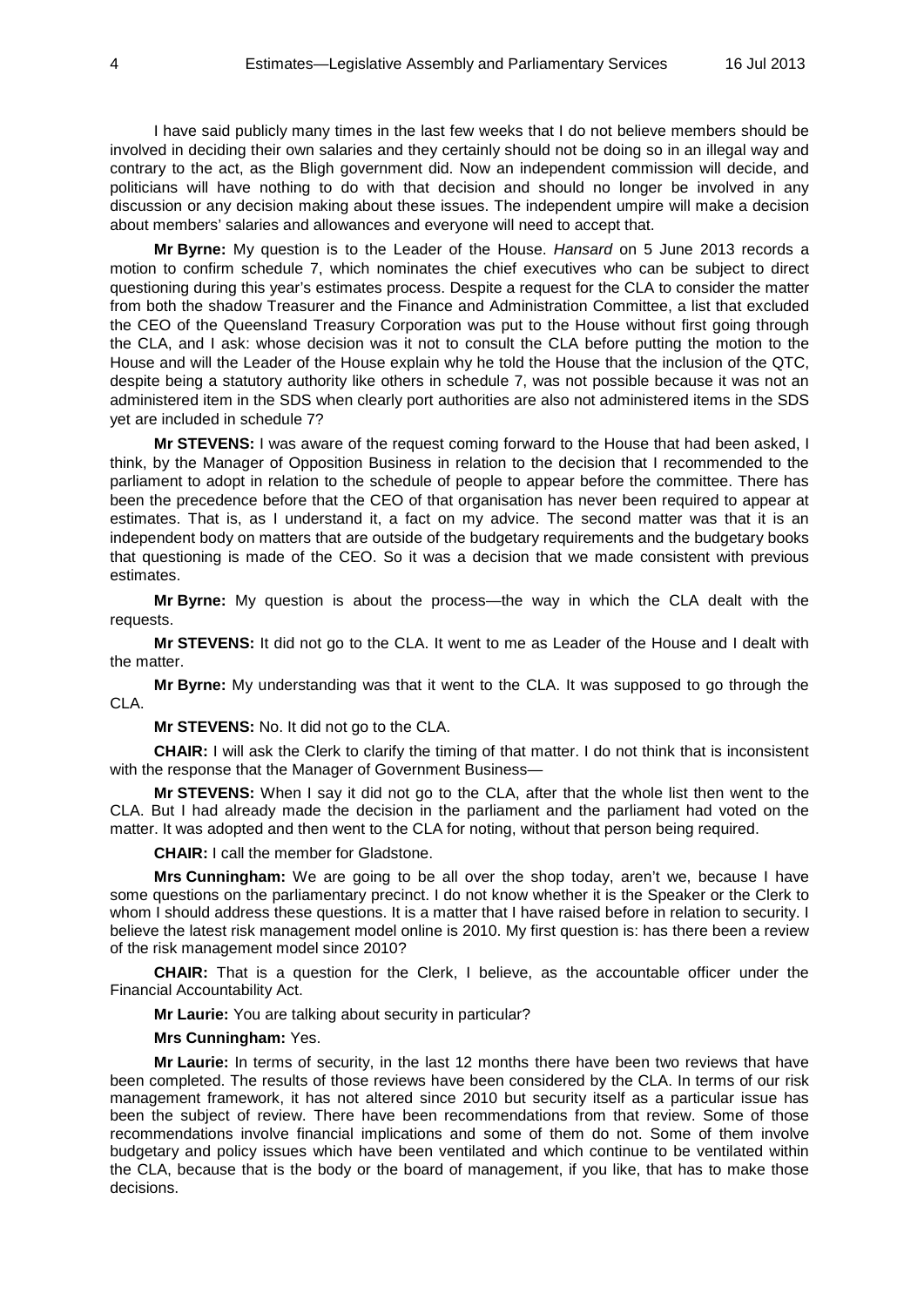**Mrs Cunningham:** Can you outline how the risks are assessed? How is the management plan formulated in terms of the risk assessment? The basis of my questioning is that over the years I have seen the number of security staff decreasing and I have not seen the risk—we live in a wonderful country. My concern is that, with a reduced security staff, if and when there is an incident they are not held responsible if there are not enough of them and they cannot do their job. How is risk assessed?

**Mr Laurie:** The risk framework that we have and the risk assessments that we make is a fairly standard risk assessment model. It essentially takes various components into account. The first is the likelihood of something occurring and then there are the consequences of something should it occur. To use an outrageous example, or not terribly outrageous but an unlikely example, if a terrorist were to take a plane and crash it into the building, the consequences would be devastating. In terms of the likelihood of that, we would consider the likelihood fairly low. In terms of risk treatment—how you treat your risk—you treat your risk according to both the likelihood and the consequence.

I will use another example. We use the same risk management framework in electorate offices. When we did the electorate office review, the advice that we had from the police was that the likelihood of somebody entering an electorate office with a firearm was, in their view, a highly unlikely scenario even though we had an example of that happen in the past. In their considered view, it was an unlikely scenario. It was an unusual event, if you like, whereas the likelihood of staff being assaulted by an angry constituent who had become overwhelmed by emotion or whatever the case may be was much more likely. The treatment strategies that we then employed in electorate offices were to prevent the most likely scenario, with the most likely scenario being assault. That is why we have the barriers and the security doors now and why we have bolted down furniture and things of that nature in electorate offices. As you are well aware, there are various opinions by members as to what they wanted in their electorate offices and what they didn't.

#### **Mrs Cunningham:** Yes.

**Mr Laurie:** Nonetheless, we rolled out what we thought was the appropriate treatment for the risk that had been assessed. In terms of the precinct, the risk framework that we use and the risk framework that entities like the QPS use in order to assess risk is very much along the same lines. It is identical. What we aim to do first off is to deal with those risks that are most likely and have a reasonably high consequence, if you like. There will be some risks that, as I said before, involve policy and budget implications that we have to take as a matter of course to the board of management, the CLA.

**Mrs Cunningham:** I am conscious of the time. I have one last question. Has the risk management plan been changed over time? You said that there have been a couple of risk managements done. I acknowledge your comment that there are some budgetary matters that have to be addressed. Do you believe based on the risk management model that we currently have for this precinct there are sufficient security staff to fill the rosters that are necessary to provide security?

**Mr Laurie:** I believe there is sufficient staff. If I had unlimited funds, there is an unlimited range of things that I would probably do to increase the security here. But we all have to live within a real-world budget and we have to make strategic decisions based upon the funding that we have and, in my case, implement policy decisions and budgetary decisions of the CLA. But I do not think our security here lacks because of the manpower issue. I will be very firm on that. I do not think it does. I know there are misconceptions put out there about the manpower issue but I do not think manpower is the issue.

**Mr SEENEY:** Madam Speaker, I think it is worthwhile noting that this issue has been discussed in the CLA. Perhaps the Clerk could explain the way the numbers vary. The numbers are not the same all the time. You do have additional staff. I think that is an important part of the answer.

**CHAIR:** I am going to take a question from the House and the Clerk may wish to supplement that.

**Mrs Miller:** Through you, Madam Speaker, will the Clerk please outline details of all refurbishments that have been conducted at the electorate office of the former LNP member for Redcliffe since 26 March 2012? Which of these refurbishments was scheduled and which were requested personally by the former LNP member for Redcliffe?

**Mr Laurie:** I will check this and if the answer is any different I will certainly get back to you. My recollection and the recollection of my director of corporate services is that the member for Redcliffe moved into an office that had only recently been established. Prior to the election there had been a new electorate office established and the former member for Redcliffe had occupied that for six to 12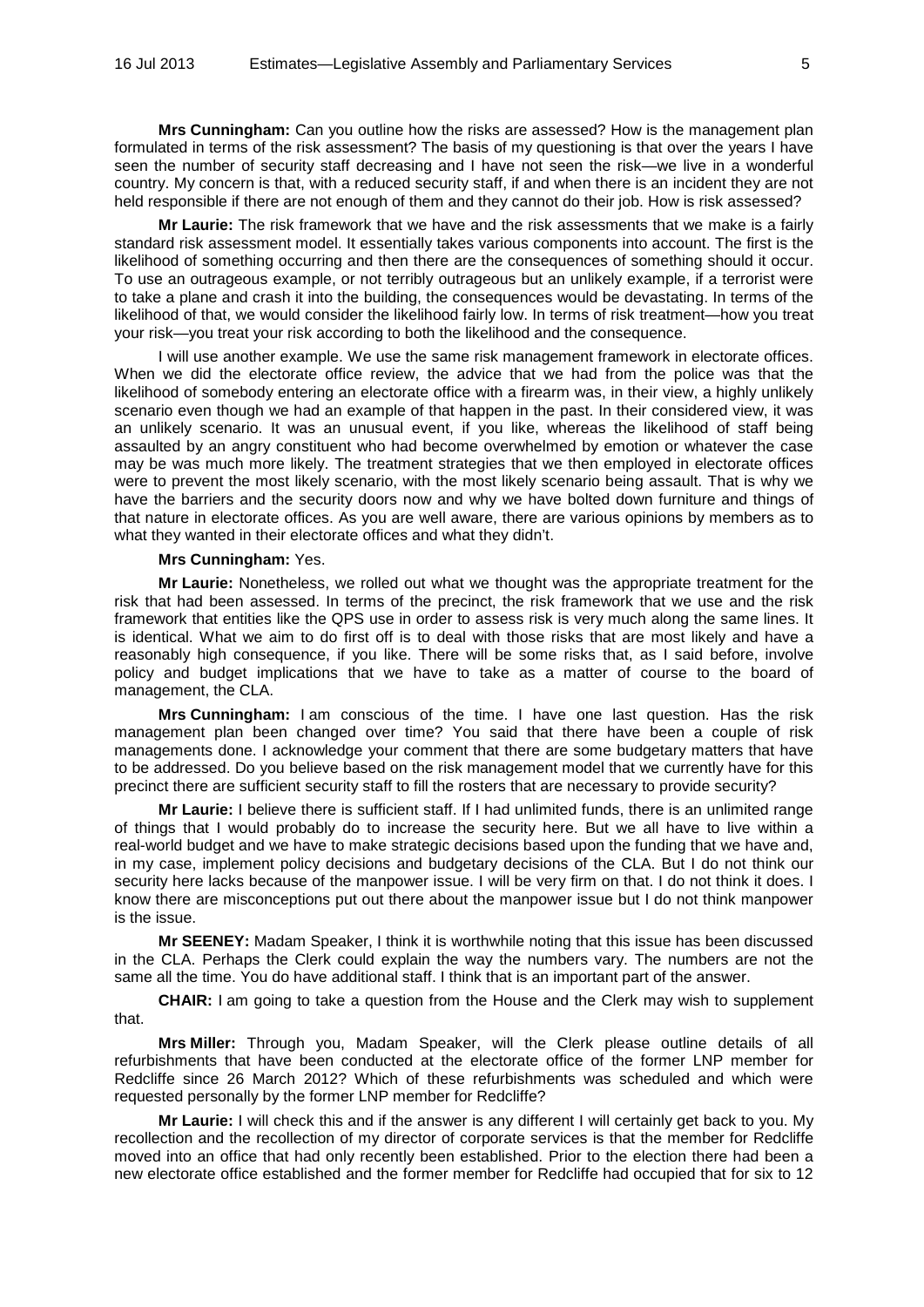months or something of that nature before the election. Then the current member for Redcliffe moved into that office. It is our recollection that there has not been any refurbishment of that office and it would not need it. I have been there myself. It definitely doesn't need anything.

**Mrs Miller:** As a follow-up, is the Clerk or Madam Speaker aware of any information that indicates whether or not the member for Redcliffe has complied with his duties and responsibilities as an MP representing the people of Redcliffe?

**CHAIR:** Member for Bundamba, I believe that is not a question relevant to estimates. As you would be aware, there are other matters before other committees. In that respect, it is a matter that is for the other committees that have issues before them at this time.

**Mrs Miller:** Madam Speaker, with respect, the member for Redcliffe is being paid by the Legislative Assembly to undertake work on behalf of the people of Redcliffe. In relation to the SDS, he is being paid a salary to represent the people of Redcliffe. My question relates to whether or not he is complying with his duties and responsibilities as a member of this House and a former member of the LNP in relation to the people of Redcliffe.

**CHAIR:** The member for Bundamba would be aware that issues to do with the code of conduct or other breaches are matters for another committee and not for this committee. That is the jurisdiction that will deal with those particular issues. There are matters currently before other committees being considered.

**Dr Flegg:** The new portfolio based committee system has now been in operation for about two years. The Parliamentary Service provides support to those committees. Are you able to inform us as to what activity the new committee system has generated and whether any particular outcomes have been identified?

**CHAIR:** I will ask the Clerk.

**Mr Laurie:** The current portfolio committee system was established in August 2011. Essentially we have had seven portfolio committees in operation since that time. As you are aware, at the same time that the new committee system was introduced there were some dramatic changes to the way in which business was conducted in the House, particularly the passage of legislation and the automatic referral of bills to committees and the House not sitting on Wednesday mornings when it is expected that the committees would mainly do their functions.

I understand that from the commencement of the 54th Parliament in May 2012 to June 2013, a period of just over 13 months, there have been 197 committee hearings and briefings. This is an incredibly large increase on the committee system that it replaced prior to August 2011. It is probably at least a 50 per cent increase over that time. I am also informed that the portfolio committees held a further 236 private meetings during this time, making a total of 433 committee meetings and hearings during a 13-month period. This is a significant increase on the meetings and hearings held under the previous system, probably more than double.

In terms of the work of the committees, a high level of public consultation has been undertaken during that period. Between May 2012 and June 2013 the committees have received and considered 2,577 written submissions. They also examined at their hearings and briefings a total of 555 public servants and other officers, 237 representatives of peak bodies, 263 representatives of other groups and 106 individuals. I think this is a fairly significant indication that the committees are doing that very important work of consultation and scrutiny of the public sector.

The number of bills examined by committees has also increased. Combined, the seven portfolio committees of this parliament have examined 83 bills, an increase of around 40 per cent on the 57 bills examined by committees in previous financial years. In terms of the outcomes of those committees, the committees made 521 recommendations other than that the bill be passed, and 176 of those were legislative amendments and 345 were other recommendations in the same 13-month period. Of the bills referred and finalised, a total of 221 recommendations were made for legislative amendment. Of those 221 recommendations, a total of 138 or 62 per cent were accepted by government. Of the 130 recommendations for legislative amendment, 62 or 47 per cent were accepted. Of the 91 other recommendations, 76 or 83 per cent were accepted by government. So there is clear evidence of a lot of activity, there is clear evidence of consultation, and there is clear evidence of outcomes.

**Mr Gulley:** In reference to the previous question and answer re the new committee system, the Parliamentary Service also provides service to the Legislative Assembly. Has there been any evidence of the effect of the new system on the legislative program and the work of the House itself?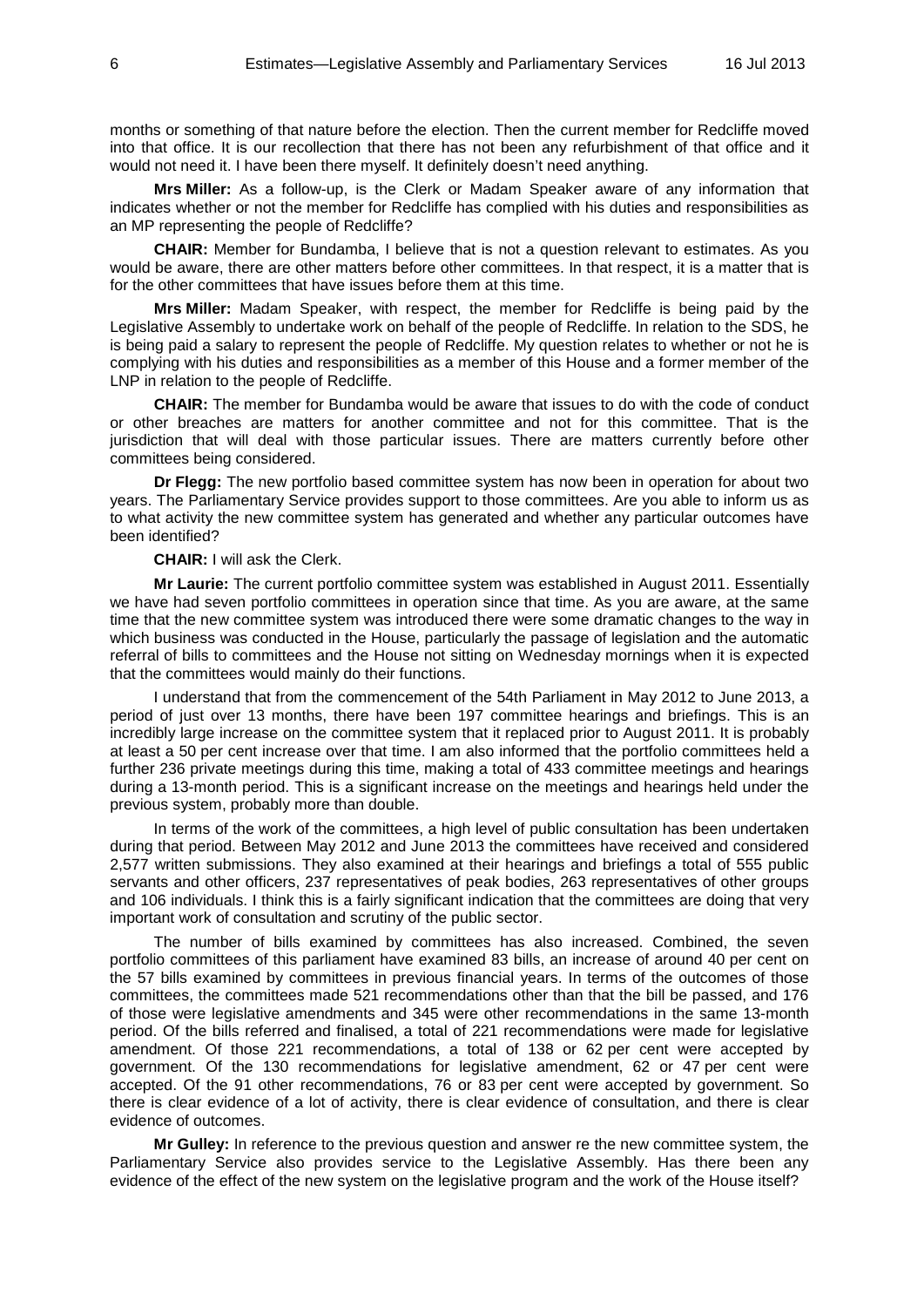## **CHAIR:** I call the Clerk.

**Mr Laurie:** I think the indications are, in a broad brush, that even though all the legislation in the main is referred to committees with very few exceptions one of the fears of the new committee system was that the legislative process would be hampered or slowed down. There is no evidence of that. If you look at the average time it took for a bill to be passed under the old system and the average time under the new portfolio system, they are roughly similar in terms of the number of working days that the bills are being considered. So there is no evidence that the process has been held up, if you look at it in a global sense like that.

In terms of what happens during that period, though, I would say a lot more happens. All that public consultation, all those public hearings, all those recommendations that have been formulated are occurring, which did not happen in the system pre the new portfolio system. There has certainly been no evidence that the work of the House has been hampered but plenty of evidence that a lot of good work has come out of it.

In terms of the sittings of the House itself, we no longer sit Wednesday mornings, which is significant. If you take that into account and you compare the average number of hours that we sit, in 2011 we sat about 11.1 hours, in 2012 we sat 10.34 hours on average and in 2013 thus far we have sat about 10.45 hours. So our average length of sitting days has not changed terribly much.

## **CHAIR:** Member for Coomera.

**Mr Crandon:** In recent budget papers and in estimates the increasing accessibility of the live broadcast of committee hearings and of the Legislative Assembly and the archiving of those proceedings was flagged. Can you advise us as to how many people accessed either the live broadcast of the Legislative Assembly or its committees or the archived copies of the broadcast?

**CHAIR:** Thank you, member for Coomera. I am going to answer the first part of this question and then pass to the Clerk in respect of the issue of archiving and the on-demand video system, which I assume you are asking about with respect to Hansard. We have in the House also a broadcast system that goes live through a DVN link and that has been upgraded in the last year. It is not only on demand but there is a live link via a DVN to television networks that do not necessarily have to be based here; they can be based anywhere in Queensland. Certainly the live broadcast of the parliament is more available now than it was before through this particular DVN link that has been used for live broadcasts and taken up by a number of outlets.

In relation to the issue of the broadcast proceedings with regard to the archiving, in 2012-13 a large number of clients accessed either the broadcast Legislative Assembly committees or the archived copies as referred to. I am advised that the break-up of the hits are: live chamber broadcast, 58,985; archived chamber broadcast, 12,329—there are a number of other figures but you get the gist of what we are seeing—and committee live broadcast, 25,257. That is through the web based system. But combined with the chamber upgrade and the DVN link, the broadcasting of parliament has been extended. Member for Gladstone?

**Mrs Cunningham:** I have a more generic question. I have never made a secret—it is on the record—of the fact that I did not support the changes to the structure in relation to the Speaker. We deal a lot today with efficiencies. As we have had this new Speaker process in place for a few years, I wonder if anyone on the panel, particularly Madam Speaker, wants to make any comments on any efficiencies or lack of efficiencies in the new structure?

**CHAIR:** Member for Gladstone, thank you for your question. The new structure, I will be frank, has created greater complexity. It has in some areas actually fractured lines of authority. For instance, I have responsibility over security policy but I do not actually have the authority to implement the capital changes or some of the operational issues that I may believe are required. So the matters around the implementation are not necessarily sitting with the Speaker but the responsibility around the policy is. From that perspective I think it has created more complexity.

With some of the structural changes in regard to efficiency, I would say that it creates more challenges also around conflicts of duties as to who is actually able to take responsibility. One thing that I will take responsibility for is that I will continue to advocate for the appropriate resources for the security of the parliament and the other services, and I will work with the CLA as far as the policy issues and the implementation of those are concerned because at the end of day we want to see this place work in the way it needs to. There will be different opinions about those structural changes, but my view is that it has created additional challenges. Member for Bundamba?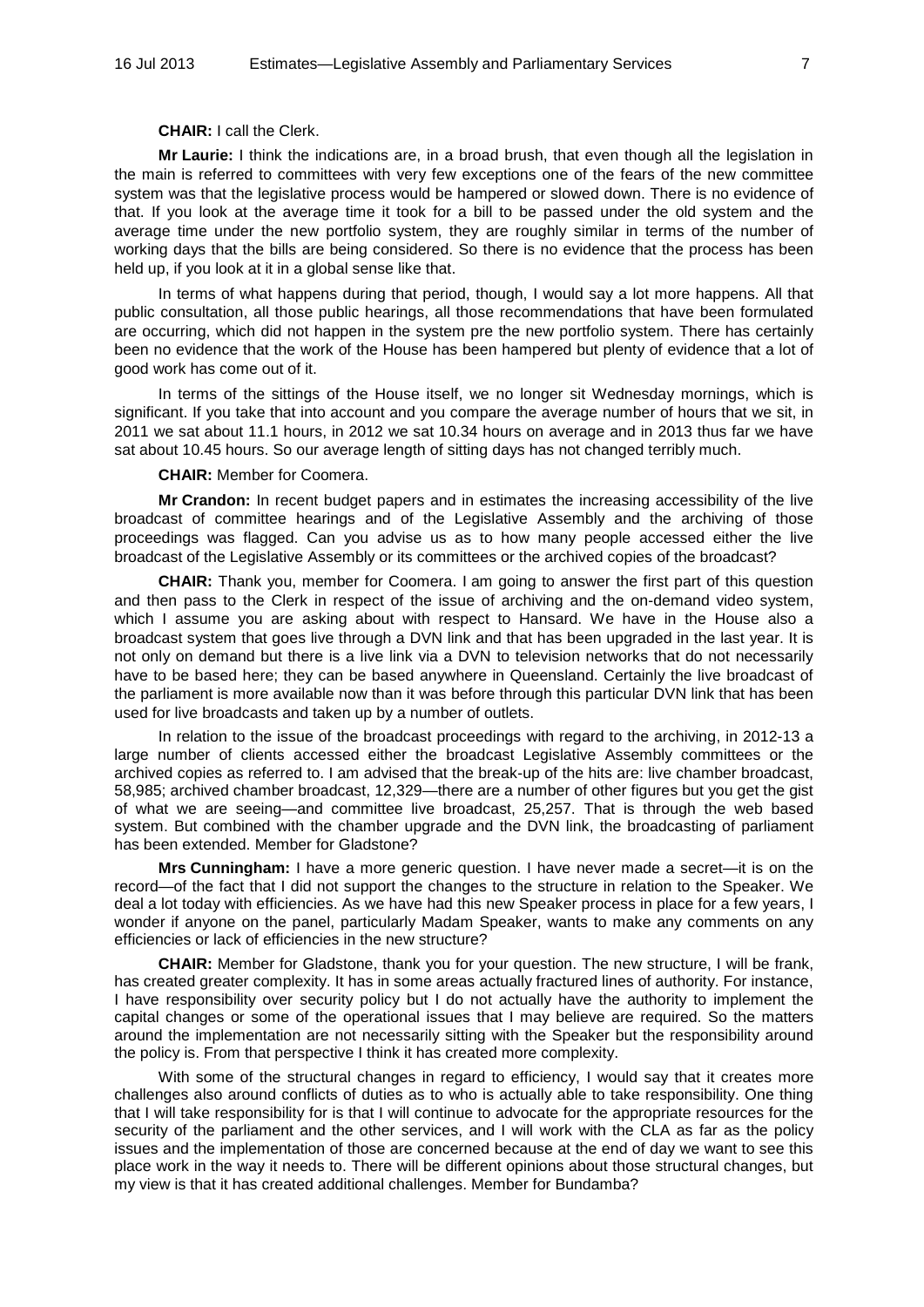**Mrs Miller:** I note on page 3 of the SDS that the parliament was responsible for coordinating the travel arrangements of not only MPs but also their delegates to the Queensland Plan summit in Mackay. I note that the Queensland Plan is an LNP government plan and manifesto. So are the Speaker and any members of the CLA aware of the doctrine of the separation of powers and also aware of previous precedents where the parliament has actually been involved in implementing the initiative of the executive? How much did it cost?

**Mr NICHOLLS:** I see that this is a question from the member for Bundamba, who is a lessthan-enthusiastic participant in setting a plan for the direction of Queensland for the next 30 years to guide its developments and initiatives.

**Mrs Miller:** You won't be here in 30 years.

**Mr NICHOLLS:** It is not surprising that she takes a negative view and her comments have consistently—

**Mrs Miller:** No, it is a legitimate question.

**CHAIR:** Honourable members, I will allow the Treasurer to answer the question but I would also ask him to answer the question.

**Mr NICHOLLS:** Absolutely, Madam Speaker. I put it in the framework of the negativity of the member for Bundamba about a plan that addresses the aspirations of Queenslanders for 30 years, because she is on camera and recorded in the media as casting doubts on it. In respect of the doctrine of the separation of powers, the member for Bundamba would do well to remember that the decisions in relation to regional and community parliaments were made by the executive and the parliament carried out the direction of the then Premier of the day to hold parliament in Rockhampton, in Cairns, in Townsville and in Mackay. Simply put—

**Mrs Miller:** Madam Speaker, with respect, parliament is different to an LNP plan.

**CHAIR:** Member for Bundamba, we will allow the member to answer the question.

**Mr NICHOLLS:** Simply put, that was a direction of the then executive constituted by the Premier, who said, without consultation with the then opposition or anyone else, 'We will have a parliament in' whatever city happened to be the choice. It certainly was not something that was spoken about amongst members nor was it anything that was debated on the floor of the parliament.

In respect of the Queensland Plan, in fact the parliament simply facilitated the travel arrangements—other than that the parliament had no other involvement—as the custodian of members' travel entitlements, and the travel for members was taken out of the members' travel entitlements as a result of that operation. Members were free to not come if they chose not to. It was simply, if you like, the facilitator for the transport there. The balance of it was undertaken by the executive under the direction of Minister Powell, who, under the government, has been given responsibility for formulation of the Queensland Plan.

In answer to the member for Bundamba's question, yes, the government clearly understands the doctrine of the separation of powers. There has been in that sense complete and utter compliance with that doctrine. The member for Bundamba's antipathy to a plan for Queensland for the next 30 years is well noted.

**Mrs Miller:** I note the arrogance of the Treasurer in that he thinks the LNP is going to be here in 30 years.

**CHAIR:** Member for Bundamba, I will ask you to put the question.

**Mrs Miller:** The question that I have—

**CHAIR:** I would ask you to pause for a moment. I will ask you to put the question without imputation and I will ask members, in responding to the question, not to put imputations in their reply. I call the member for Bundamba.

**Mrs Miller:** Thank you for your protection, Madam Speaker. I ask also: how much was spent on these travel arrangements? Does this include staff costs and, if so, what is the number of equivalent full-time staff—FTEs—who were involved in this LNP manifesto Queensland Plan?

**CHAIR:** I will ask the Clerk to respond to the question.

**Mr Laurie:** Member for Bundamba, I should at the outset say that the Parliamentary Service's role in relation to this was simply facilitating the travel. That was done on the basis that the members were utilising their standard allowances and entitlements in order to get to the function. It seemed efficient, if you like, for the area that was coordinating members' travel to also do so for the other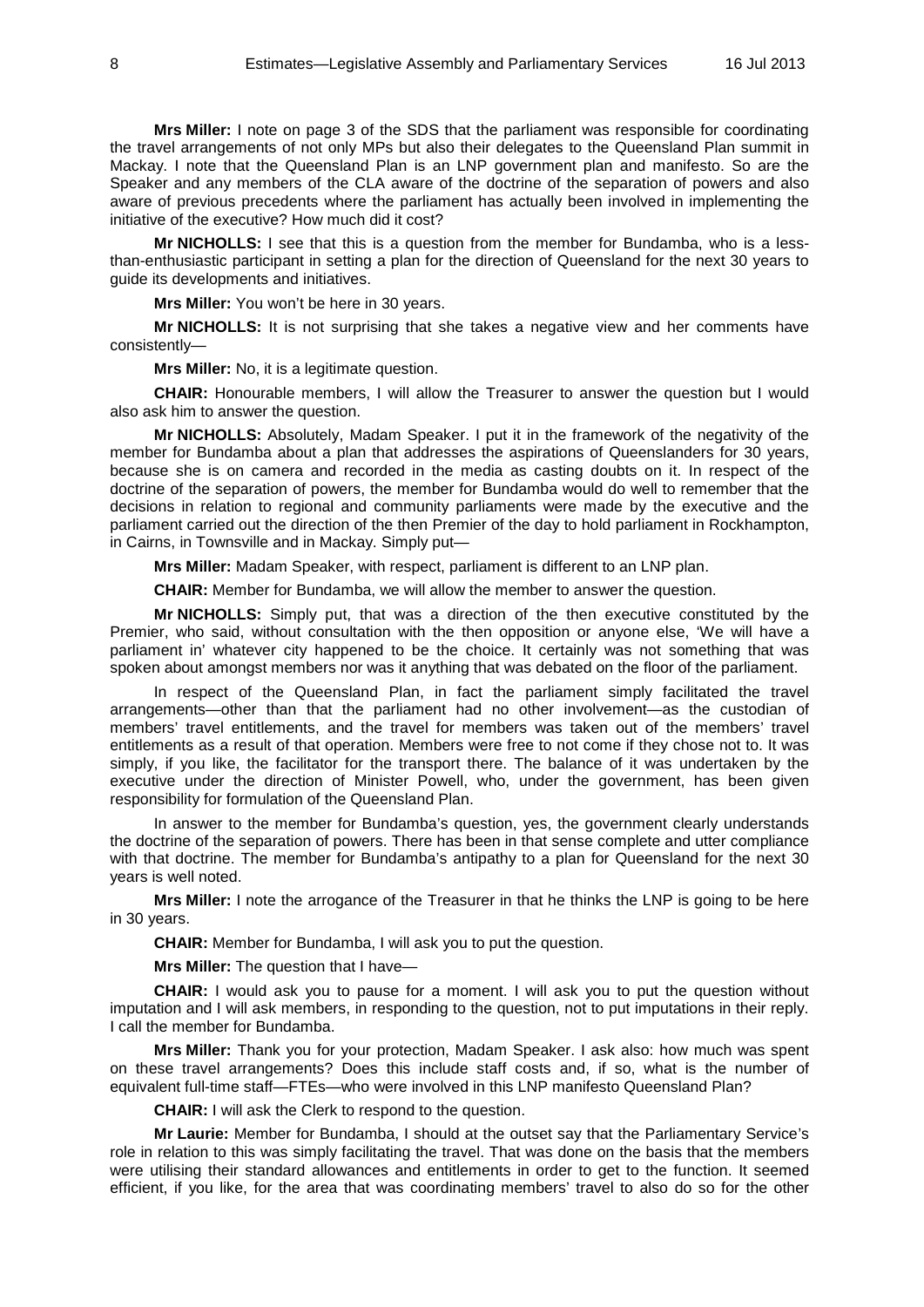invited guests. In terms of that, as at this time—we are only early in the financial year—we do not have an exact cost in terms of the members' travel. However, we originally estimated it to be around \$75,000. In terms of constituent and other costs, the practice we had in terms of regional parliaments—if I can just explain this—was that, even though the parliament facilitated the travel and facilitated all the bookings and incurred all the expenses, the budget for the regional parliament was actually held within the Department of the Premier and Cabinet. The practice that had been developed in estimates in the past was that questions about anything relating to the regional parliament budget were best directed to the Premier as the responsible minister. In this instance, apart from the members' travel, we are actually almost acting in a shared services arrangement. Therefore, we just bill Premiers but we do not talk to them about their business with others.

**Mrs Miller:** I have a follow-up question in relation to this matter.

**Mr Crandon:** Madam Speaker, with due respect, we have a limited time and the member is now—

**CHAIR:** Member for Coomera, I will allow your question after this supplementary and then we will move on.

**Mr Crandon:** That is the third question from the member for Bundamba.

**CHAIR:** We will have a quick question and a quick reply.

**Mrs Miller:** I have a very quick question to the Clerk. Will the parliament be repeating this role for the follow-up summit in Brisbane in October? Given that the Clerk cannot give us any answers in relation to how much it cost for the previous LNP Queensland Plan summit, is there any expectation under these budgetary arrangements as to what it might cost in October as well?

**Mr Laurie:** The answer to the first part of the question is, yes, it is anticipated that we will be assisting. In relation to the second part, I do not think I can answer that at this time. We have not even started the planning. I think we may have dates, but that is about it. We have not started the planning.

**Mr PITT:** Madam Speaker—

**CHAIR:** The member for Coomera has a question. Are you wanting to answer that as well?

**Mr PITT:** I am on the CLA as well. I would like to respond to the member's question.

**CHAIR:** I apologise, Mr Pitt.

**Mr PITT:** Just adding to the Treasurer's response, I have to say that I have heard what the Clerk has had to say about the efficiencies of this. It should be noted that the CLA was never asked what the parliament's role in the Queensland Plan or any travel arrangements were. I thought that, as a courtesy, if there was nothing to be concerned about that should have been forthcoming. That is a query that I myself had. Secondly, the example of comparing a regional parliament to something that is essentially the tool of the executive of government is flawed. I think that should also be put on the record.

**Mr NICHOLLS:** If we are going to have a debate about the CLA there is no point answering questions here today.

**Mr PITT:** Member for Clayfield, I am entitled to respond to any questions put from the floor.

**CHAIR:** Members are able to respond through the chair as well on behalf of the CLA. I call the member for Coomera.

**Mr Crandon:** I refer to page 10 of the SDS and an upgrade of data cabling within the precinct. What does this program relate to?

**CHAIR:** I will ask the Clerk to answer in respect of the issue of the data cabling upgrade in the precinct. There have been a couple of different projects, but this is the upcoming cabling project. I will ask the Clerk to answer that.

**Mr Laurie:** In the last financial year we had a review of our telecommunications and IT infrastructure. One of the recommendations arising from that was that, in relation to telephony, we should transition to a VOIP model—voice over internet protocol. Essentially, the telephones will operate not on your traditional telephone line but rather on cable. This is the way of the future, if you like—how most communications are moving forward. There are some longer term cost benefits associated with that as well as utility benefits.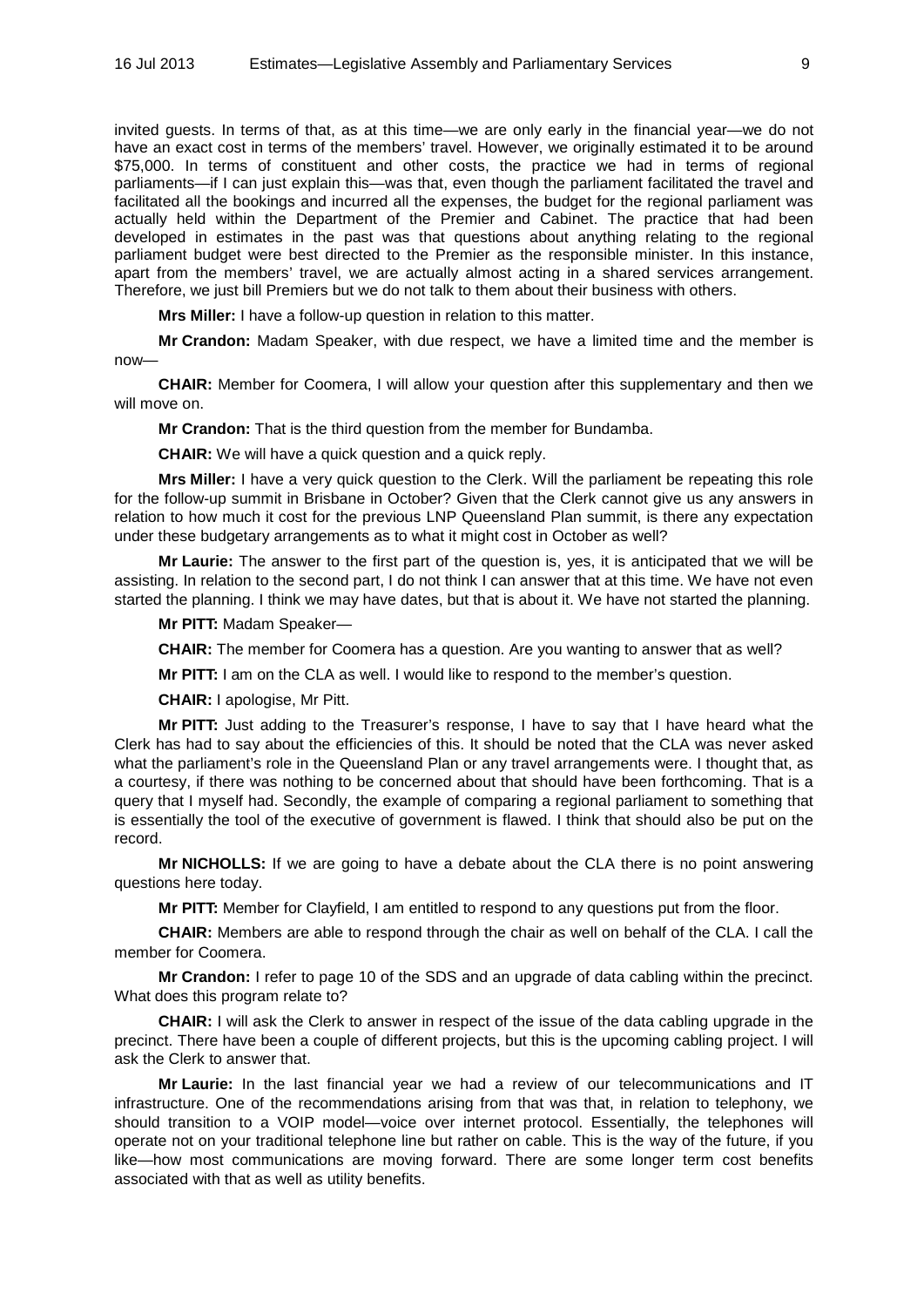In a nutshell, the cabling that was talked about there, both in the Annexe and particularly in Parliament House, is essentially to upgrade our existing infrastructure. We already have some cat cabling within Parliament House. It is now getting a bit dated. They talk in cat 2 or cat 3. We think we need cat 6 going forward to future-proof us a bit. Also, where we currently have telephone lines that run through the walls, under the floors and the carpets and things of that nature, they will have to be replaced with cabling instead. With cabling and things of that nature come connections to routers and all sorts of IT gear that occur. I can give you a much more technical answer if you like. Essentially, it is about replacing old cabling that is in the precinct with new cabling which will be better adapted for primarily the telephony, but obviously also the other connections that we have.

**Dr Flegg:** I refer to page 10 of the SDS and developing design options for the upgraded fire protection systems within Parliament House. To what does this program relate?

**Mr Laurie:** It would come as no surprise to members that I am somewhat passionate about maintaining the heritage value of the old Parliament House and the general maintenance of the building full stop. In 2011-12 the Parliamentary Service engaged a fire safety expert to conduct a full fire risk assessment. In positive terms, the review found that the existing smoke detection systems utilised within the building and the current fire management practices and controls provided some measure of protection and that the building design provides reasonably good exit and egress for occupants in the event of a disaster.

However, the review also found that the building is fundamentally deficient in its resistance to fire and smoke spread, given its highly combustible construction and contents. The building design effectively forms one very large fire smoke compartment with multiple smoke- and fire-spread paths, and the roof space poses the highest fire safety risk due to large, interconnected spaces. The review found that in the absence of any fire suppression system, i.e., sprinklers, if a fire did break out, it would spread quickly and cause widespread damage. So whilst we have systems in place for early detection—and hopefully we can get there and put something out before it spreads—if a fire did start in the wrong place, it could spread pretty quickly. That would have devastating consequences for the building.

Taking all of these things into consideration, the review recommended a significant upgrade to the fire protection systems in Parliament House. Central to this upgrade is the introduction of fire suppression sprinklers and some degree of fire compartmentalisation. This matter has been taken to the committee for consideration, and a budget has been set aside in this financial year for further design work to take place.

The budget that you see is essentially one for the design of a system. That design might have two options: it might be a limited system or it might be a more widespread fire sprinkler system, but we will take the advice of that review when it comes out.

**Mr Gulley:** I note the recent highlights section of SDS refers to the implementation of the three-year regional education program designed to reach all major Queensland regional centres within the parliamentary term, with the first program delivered in the Cairns region in May 2013. Can you provide some more detail on what the Cairns program entailed, what was achieved, and any learnings for future regional education programs?

**CHAIR:** Thank you, member for Murrumba. I am delighted to speak on this and to acknowledge the outstanding work that is done by our Parliamentary Education and Communications Secretariat. I have been delighted to work with them. What they have been undertaking are regional education activities. In Cairns it was wonderful to see students coming in from across Far North Queensland to participate in that particular program. There are more of these planned. Essentially, it is there and it is free for students to participate, as it should be. There are other programs the parliament actually receives funding from as well, such as Public Service training, and that enables public servants to be trained in committee processes and procedures. I believe that was something that used to occur in previous parliaments as well.

These regional parliamentary education activities provide an opportunity for young people who will not always have the chance to come down to our parliament to participate in some of the youth parliaments or tours that we have here. It is a fantastic program and provides more outreach that we can take to the regions involving all the state members across the political spectrum. I would have to say that the work of this particular secretariat of the parliament is outstanding.

**Mr PITT:** I wanted to add to your comments and endorse them. I was participating in the Cairns educational series. From a local member's perspective, as well as someone who looks at what the next generation of leaders looks like, it was an amazing experience for all of the young people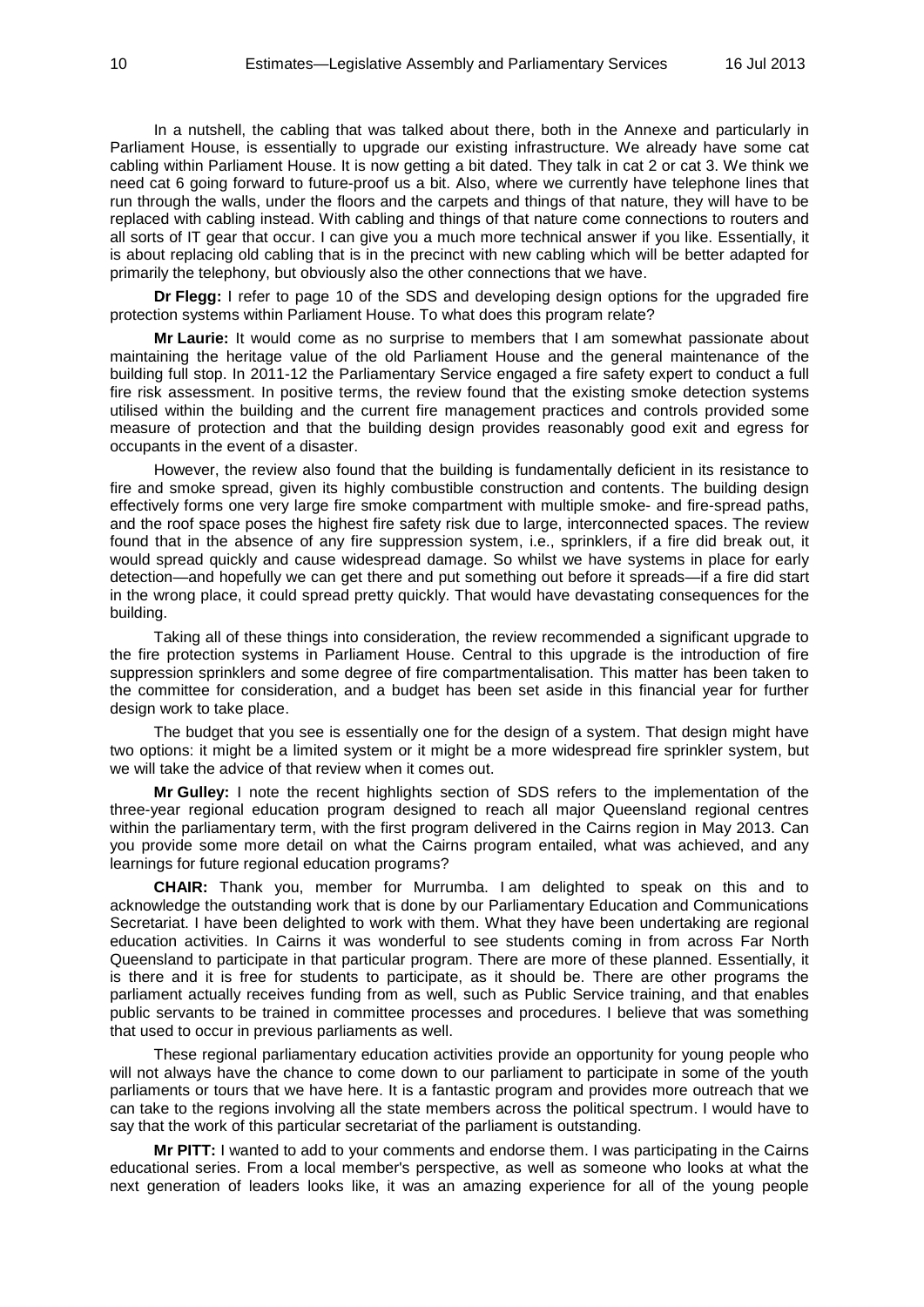involved. Certainly, though, when we have visiting groups come into this place, they often come during question time and see us on our best behaviour—tongue in cheek. People often talk about politicians acting like schoolchildren. If they acted like the schoolchildren I saw, we would all be far better off.

On the second part of that, I would say that speaking to local public servants and others who came along to speak to and hear from members of the government as well as the opposition, I know that whilst people who work in the Queensland public sector deal with matters every day and deal with the parliament and MPs every day, I think the feedback I got was that they learned an extraordinarily large amount out of the sessions, and I would encourage the parliament to continue in this vein.

**Mr Byrne:** Through your question to the Clerk, I note that in 2012-13 changes were made in regard to the employment and engagement of cleaners in Parliament House. Will the Clerk outline how many cleaners are currently employed at the parliament, who is responsible for the employment of those cleaners, and how much was spent in 2012-13? I would like that to be compared with the spending in 2011-12 and/or 2013-14.

**Mr Laurie:** While my colleague is getting some more detailed information, I will give you the general overview. Prior to last year, the cleaners here were essentially contracted by us through the Department of Public Works. The Department of Public Works used both full-time employees and also casual or contract staff. That was something that had a long history as well.

The cost under the old system for some 16 cleaners was about \$937,000 per year, a portion of which was actually DPW management fees for which I do not have the figure. The cost under the new model is \$762,000. I cannot give you the management fee component of that, but the management fee component was a significant part of the difference between those two because we used to pay, if you like, a loading to DPW in order to manage the cleaners. I will undertake to get the break-up of that to you. So the savings were made in two ways: with the alteration of the number of cleaners and also with the elimination of the management fee. After it became clear that the department would no longer be in a position to provide cleaners to parliament after changes to policy last year, there was a briefing paper provided to the CLA regarding options for the precinct, and the CLA approved those.

Essentially, now we engage cleaners directly. We have taken on some of the former employees or contractors, and we have taken on some new ones as well. Now we have a total of 14 staff, so there is a difference of about two staff. One of the other things that we do is essentially we have two shifts. Under the old model, all of the cleaners used to come in in the morning. That did cause us some difficulties if there had been some cleaning to attend to in the afternoon, functions to be prepared for and things of that nature. Now we have two shifts. The majority come in in the morning, but there is a smaller shift in the afternoon.

I will check the component of that difference between the sums which was made up of the management fee. It is 16 FTE as compared to 14.

**Dr Flegg:** I note the SDS on page 3 mentions SharePoint as the platform for the parliament's new intranet. Can you provide some more detail on why SharePoint was chosen for this purpose?

**Mr Laurie:** Last year we conducted a major project in Parliamentary Reporting Services because the software which Hansard used to take the transcript in the House and committees, which translates it into written speech and the fully digested Hansard volumes, was essentially over ten years old. We suffered from issues because the software was not able to keep up with the more modern software which supported it, so we had to change our software system in Hansard. We looked through various options. We went out into the market and looked at various options to replace the Hansard system.

My recollection of that process was that most of the people that tendered for that or put up some sort of initiative for it pretty well all used, to some degree or other, SharePoint as a base platform. It is the new Microsoft collaborative workflow product. Essentially, we ended up taking on SharePoint to do the Parliamentary Reporting Services project. We were impressed internally by the SharePoint product and the power that it actually gives us to do other things. As part of the Hansard project, we also had to create a back office SharePoint environment, if you like. We had to create the environment as well. So we had it there, and we have essentially decided to use it. We are pretty impressed with its ability to be able to be used for multiple different databases and processes. Going forward, we see a lot of our older software databanks and things of that nature being translated into the new SharePoint platform. But essentially, the reason why we went that way originally was because of the Hansard project.